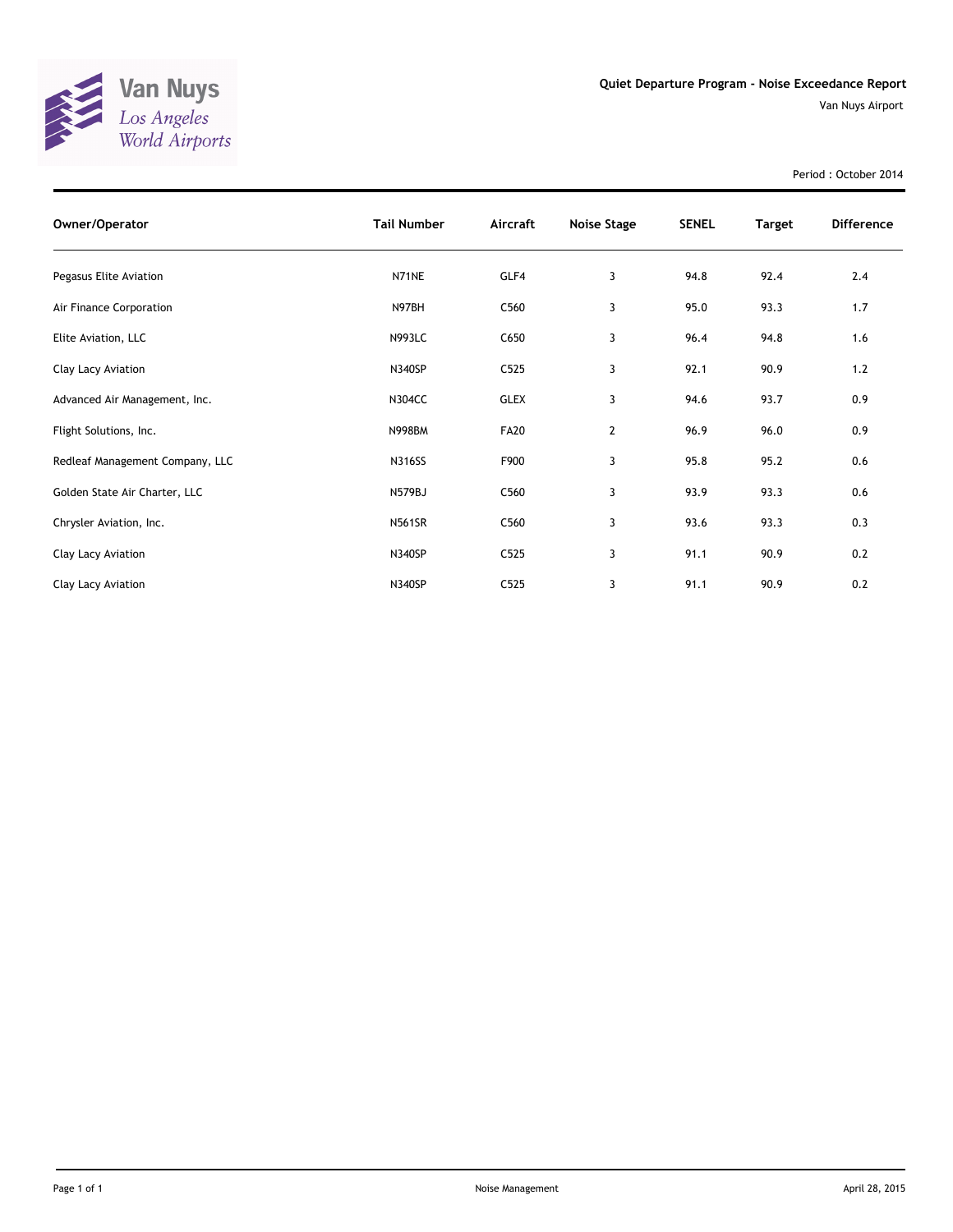

Period : October 2014

| Owner/Operator                   | <b>Departures Exceeding</b><br><b>Target Noise Level</b> | <b>Total Southbound</b><br><b>Jet Departures</b> |
|----------------------------------|----------------------------------------------------------|--------------------------------------------------|
| Clay Lacy Aviation               | 3                                                        | 173                                              |
| Redleaf Management Company, LLC  | $\mathbf{1}$                                             | $\mathbf{1}$                                     |
| Advanced Air Management, Inc.    | 1                                                        | 3                                                |
| Elite Aviation, LLC              |                                                          | 3                                                |
| Flight Solutions, Inc.           |                                                          | 3                                                |
| Air Finance Corporation          |                                                          | 4                                                |
| Golden State Air Charter, LLC    |                                                          | 4                                                |
| Pegasus Elite Aviation           |                                                          | 17                                               |
| Chrysler Aviation, Inc.          | $\mathbf{1}$                                             | 43                                               |
| 818CR, LLC                       | 0                                                        | $\mathbf{1}$                                     |
| ABF Aviation, LL                 | 0                                                        | $\mathbf{1}$                                     |
| AC Aviation, Inc.                | 0                                                        | 1                                                |
| Ace Air, Inc.                    | 0                                                        |                                                  |
| ACP Jet Charters, Inc.           | 0                                                        |                                                  |
| Actually 6, LLC                  | 0                                                        | 1                                                |
| Adams Office, LLC                | 0                                                        | 1                                                |
| Aerotron Servicios Aereos Corp.  | 0                                                        | 1                                                |
| AG Spanos Jet Center, Inc.       | 0                                                        |                                                  |
| Air Sansone, LLC                 | 0                                                        |                                                  |
| Airborne, Inc. DBA FirstFlight   | 0                                                        |                                                  |
| Aircraft, LLC                    | 0                                                        |                                                  |
| AirJet Services, LLC             | 0                                                        |                                                  |
| Airleo, LLC                      | 0                                                        |                                                  |
| Airspeed Holdings, LLC           | 0                                                        |                                                  |
| AJM Air, LLC                     | 0                                                        | 1                                                |
| Allegiance Aviation              | 0                                                        | 1                                                |
| Allen Lund Company, Inc.         | 0                                                        | 1                                                |
| Altria Client Services, Inc.     | 0                                                        | 1                                                |
| American Industries, Inc.        | 0                                                        |                                                  |
| Amgen                            | 0                                                        | 1                                                |
| Andreini & Company               | 0                                                        |                                                  |
| Arrabon Management Services, LLC | 0                                                        |                                                  |
| Aspen Air Leasing, LLC           | 0                                                        |                                                  |
| Avcenter, Inc.                   | 0                                                        | 1                                                |
| Bauer, Ltd.                      | 0                                                        | 1                                                |
| Bell Helicopter Textron, Inc.    | 0                                                        | 1                                                |
| Berggruen Holdings, Ltd.         | 0                                                        | 1                                                |
| Birds Eye Management, Inc.       | 0                                                        | $\mathbf{1}$                                     |
| Bluebird Owner, LLC              | 0                                                        | $\mathbf{1}$                                     |
| Bombardier Aerospace Corp        | 0                                                        | $\mathbf{1}$                                     |

The Van Nuys Airport Fly Friendly - Quiet Departure Program asks that operators of jet aircraft use manufacturer's or NBAA quiet departure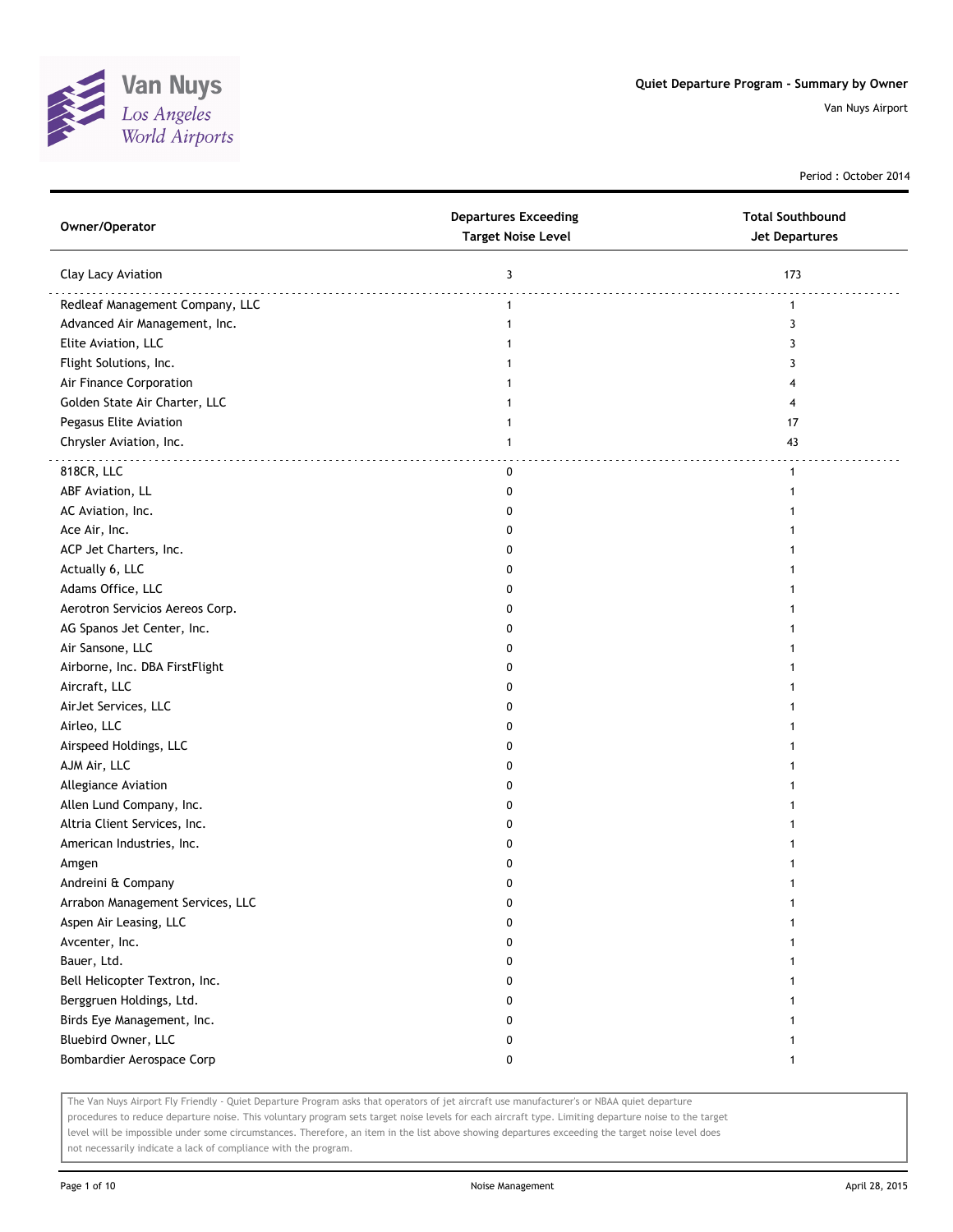

Period : October 2014

| Owner/Operator                        | <b>Departures Exceeding</b><br><b>Target Noise Level</b> | <b>Total Southbound</b><br><b>Jet Departures</b> |
|---------------------------------------|----------------------------------------------------------|--------------------------------------------------|
| Bonham Aviation, LLC                  | 0                                                        | 1                                                |
| Bopper Airways, LLC                   | 0                                                        |                                                  |
| <b>Business Aviation, LLC</b>         | 0                                                        |                                                  |
| Capital Transport, LLC                | 0                                                        |                                                  |
| Carnival Corporation                  | 0                                                        |                                                  |
| CFNS, Inc.                            | 0                                                        |                                                  |
| CFS Air, LLC                          | 0                                                        |                                                  |
| Chelsea Aviation, LP                  | 0                                                        |                                                  |
| Cin-Air, Ltd.                         | 0                                                        |                                                  |
| CitationAir                           | 0                                                        |                                                  |
| Clear Channel Communication, Inc.     | 0                                                        |                                                  |
| Clear Channel Communications, Inc.    | 0                                                        |                                                  |
| CNSKI, LLC                            | 0                                                        |                                                  |
| Colony Capital, LLC                   | 0                                                        |                                                  |
| <b>Comerica Leasing Corporation</b>   | 0                                                        |                                                  |
| Corporate Air LLC                     | 0                                                        |                                                  |
| Cory's Crew                           | 0                                                        |                                                  |
| Crown Air, LLC                        | 0                                                        |                                                  |
| CTP Aviation, LLC                     | 0                                                        |                                                  |
| Custom Jet Charters, LLC              | 0                                                        |                                                  |
| Cutter Aviation, Inc.                 | 0                                                        |                                                  |
| <b>CVS Caremark</b>                   | 0                                                        |                                                  |
| Daniel Calugar                        | 0                                                        |                                                  |
| DARBY HOLDINGS LLC                    | 0                                                        |                                                  |
| Desert Wings, LLC                     | 0                                                        |                                                  |
| Dole Foods Flight Operations, Inc.    | 0                                                        |                                                  |
| Dream Trans, LLC                      | 0                                                        |                                                  |
| Dubai World Group                     | 0                                                        |                                                  |
| Echo Leasing, LLC                     | 0                                                        |                                                  |
| Ekspres Transportasi Antarbenua PT    | 0                                                        |                                                  |
| Elite Air, Inc.                       | 0                                                        |                                                  |
| Endless, LLP                          | 0                                                        |                                                  |
| ExcelAire, LLC                        | 0                                                        |                                                  |
| Executive Fliteways Inc               | 0                                                        |                                                  |
| F & L Aviation, LLC                   | 0                                                        |                                                  |
| FAA - Federal Aviation Administration | 0                                                        |                                                  |
| Family Air, LLC                       | 0                                                        |                                                  |
| FlyMex                                | 0                                                        |                                                  |
| Friedkin Aviation, Inc.               | 0                                                        |                                                  |
| Front Range Radiation Oncology, PC    | 0                                                        |                                                  |
| Gateway Aviation, Inc.                | 0                                                        | 1                                                |
|                                       |                                                          |                                                  |

The Van Nuys Airport Fly Friendly - Quiet Departure Program asks that operators of jet aircraft use manufacturer's or NBAA quiet departure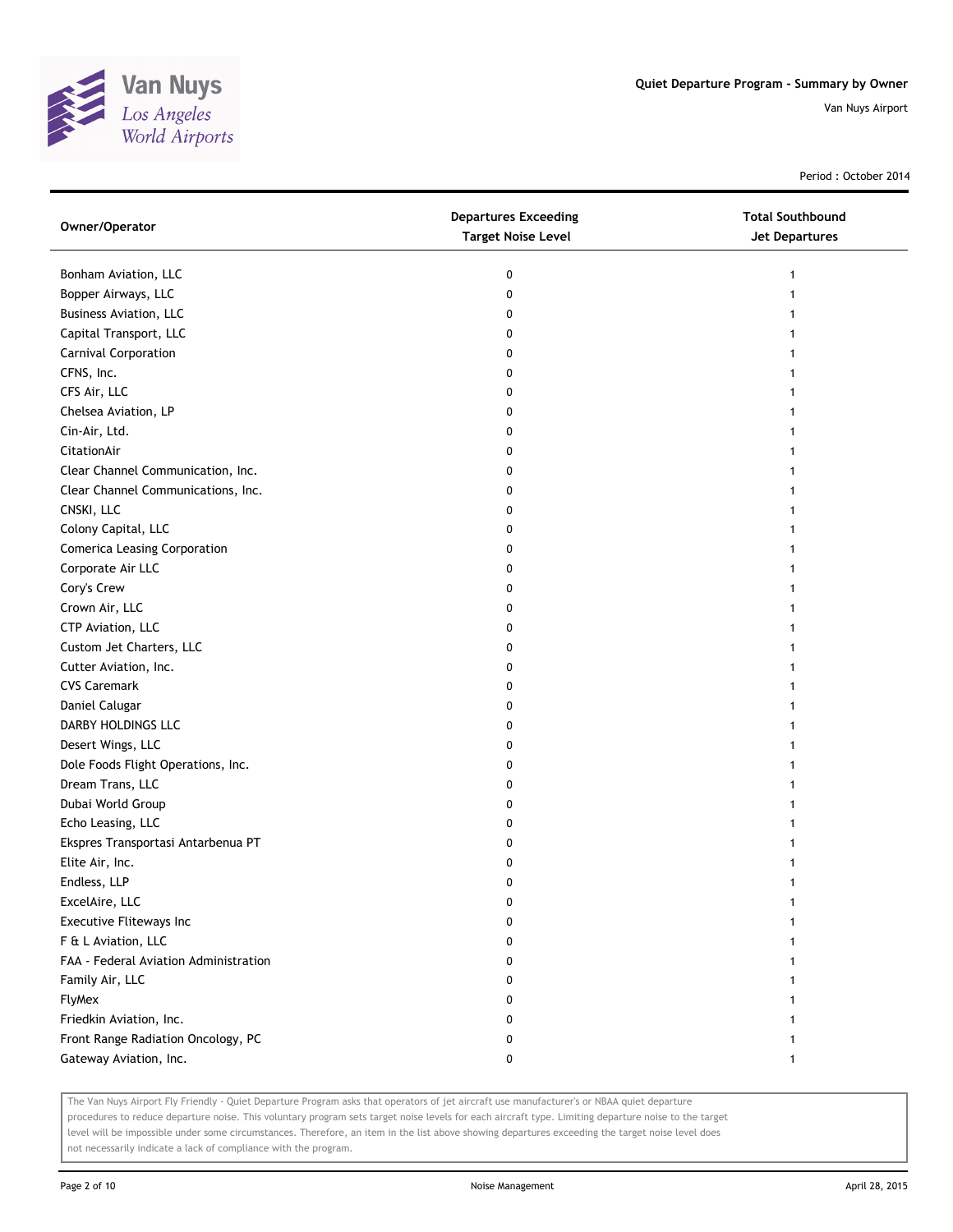

Period : October 2014

| Owner/Operator                                     | <b>Departures Exceeding</b><br><b>Target Noise Level</b> | <b>Total Southbound</b><br>Jet Departures |
|----------------------------------------------------|----------------------------------------------------------|-------------------------------------------|
| Glass Aviation, Inc.                               | 0                                                        | 1                                         |
| Global Holdings, LLC                               | 0                                                        |                                           |
| GS Brothers, Inc.                                  | 0                                                        |                                           |
| Guardian Air Service, LP                           | 0                                                        |                                           |
| Hamilton Aviation, Inc.                            | 0                                                        |                                           |
| Hard Rock Hotel                                    | 0                                                        |                                           |
| Hawker 1000, LLC                                   | 0                                                        |                                           |
| Hedgerow, Inc.                                     | 0                                                        |                                           |
| Humana, Inc.                                       | 0                                                        |                                           |
| IBC Hospitality, LLC                               | 0                                                        |                                           |
| IMS Health Transportation Services Corp            | 0                                                        |                                           |
| Independence Airlines, Inc.                        | 0                                                        |                                           |
| J&J Aviation, LLC                                  | 0                                                        |                                           |
| J.W. Childs Associates, LP                         | 0                                                        |                                           |
| JCG Aviation, LLC                                  | 0                                                        |                                           |
| Jet Aviation Flight Services, Inc.                 | 0                                                        |                                           |
| Jet Linx Aviation, LLC                             | 0                                                        | 1                                         |
| JetSmart, Inc.                                     | 0                                                        |                                           |
| JRW Aviation, Inc.                                 | 0                                                        |                                           |
| Key Air, LLC                                       | 0                                                        |                                           |
| Key Point II, LLC                                  | 0                                                        |                                           |
| Komar Aviation Group                               | 0                                                        |                                           |
| L60-215 Holdings, LLC                              | 0                                                        |                                           |
| La Muse Partners, LLC                              | 0                                                        |                                           |
| Liberty Specialty Enterprises, Inc.                | 0                                                        |                                           |
| Lockheed Martin Corporation                        | 0                                                        |                                           |
| London Air Services Limited                        | 0                                                        |                                           |
| London Executive Aviation                          | 0                                                        |                                           |
| LV5 Aviation, Inc.                                 | 0                                                        |                                           |
| MAIRO, LLC                                         | 0                                                        |                                           |
| Malcolm Aviation, LLC                              | 0                                                        |                                           |
| MCS Leasing, Inc.                                  | 0                                                        |                                           |
| Mecum Auction, Inc.                                | 0                                                        |                                           |
| Mente, LLC                                         | 0                                                        |                                           |
| Merle Norman Cosmetics, Inc.                       | 0                                                        |                                           |
| MMB Aircraft Leasing, LLC                          | 0                                                        |                                           |
| Mona Vie Aircraft Leasing, LLC                     | 0                                                        |                                           |
| Monacair                                           | 0                                                        |                                           |
| Morningstar Partners, Ltd., DBA Auroa Jet Partners | 0                                                        |                                           |
| Motorola Mobility Aviation Holdings                | 0                                                        |                                           |
| Mustang Systems, LLC                               | 0                                                        | 1                                         |

The Van Nuys Airport Fly Friendly - Quiet Departure Program asks that operators of jet aircraft use manufacturer's or NBAA quiet departure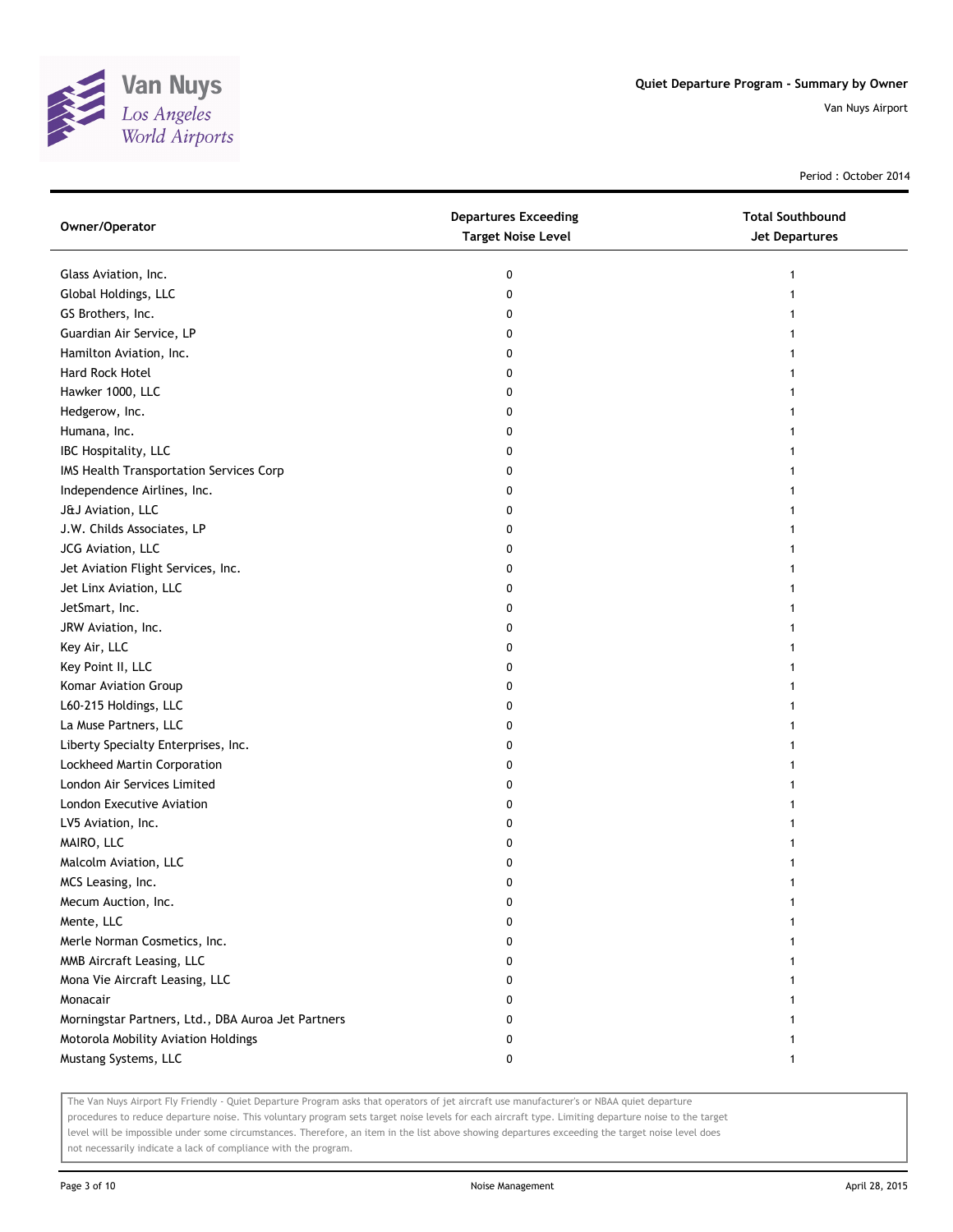

Period : October 2014

| Owner/Operator                           | <b>Departures Exceeding</b><br><b>Target Noise Level</b> | <b>Total Southbound</b><br>Jet Departures |
|------------------------------------------|----------------------------------------------------------|-------------------------------------------|
| N36MU, LLC                               | 0                                                        | 1                                         |
| N881WT, LLC                              | 0                                                        |                                           |
| N97KL LLC                                | 0                                                        |                                           |
| Nevada 5 Aviation, LLC                   | 0                                                        |                                           |
| Nevada Challenger, LLC                   | 0                                                        |                                           |
| NextEra Energy, Inc.                     | 0                                                        | 1                                         |
| NIC Air, Inc.                            | 0                                                        | 1                                         |
| NIE Planes, LLC                          | 0                                                        |                                           |
| Noble Air, LLC                           | 0                                                        |                                           |
| Non Stop Aviation, Inc                   | 0                                                        |                                           |
| Omni Air Transport, LLC                  | 0                                                        |                                           |
| <b>Onex Corporation</b>                  | 0                                                        |                                           |
| Pacific Coast Jet, LLC                   | 0                                                        |                                           |
| Palm Beach Grading, Inc.                 | 0                                                        |                                           |
| Pharmair Corporation                     | 0                                                        |                                           |
| Pratt Aviation Pty. Ltd.                 | 0                                                        |                                           |
| Presidential Aviation, Inc.              | 0                                                        |                                           |
| <b>Priester Aviation</b>                 | 0                                                        |                                           |
| Priester Aviation, LLC                   | 0                                                        |                                           |
| R&S Aviation, Inc.                       | 0                                                        |                                           |
| R2MH Jet Air, LLC                        | 0                                                        |                                           |
| Rail Management & Consulting Corporation | 0                                                        |                                           |
| Rainier Aviation, Inc.                   | 0                                                        |                                           |
| RB Aircraft Leasing, LLC                 | 0                                                        |                                           |
| RBL Aviation, LLC                        | 0                                                        | 1                                         |
| Regency Air, LLC                         | 0                                                        | 1                                         |
| Richards Aviation, Inc.                  | 0                                                        | 1                                         |
| Riley Air, LLC                           | 0                                                        |                                           |
| Rockstar, Inc.                           | 0                                                        |                                           |
| Roger Meyers                             | 0                                                        |                                           |
| Roma 550, LLC                            | 0                                                        |                                           |
| Ross Investments, Inc.                   | 0                                                        |                                           |
| Royal Air Freight, Inc.                  | 0                                                        |                                           |
| Rupari Food Services, Inc.               | 0                                                        |                                           |
| Santa Barbara Aircraft Management        | 0                                                        |                                           |
| Santa Barbara Aviation                   | 0                                                        |                                           |
| Seagate Air, LLC                         | 0                                                        |                                           |
| Shorenstein Properties, LLC              | 0                                                        |                                           |
| Short Hills Aviation                     | 0                                                        |                                           |
| Sierra Bravo Graco, Inc.                 | 0                                                        |                                           |
| Sky Trek Aviation, Inc.                  | 0                                                        | $\mathbf{1}$                              |

The Van Nuys Airport Fly Friendly - Quiet Departure Program asks that operators of jet aircraft use manufacturer's or NBAA quiet departure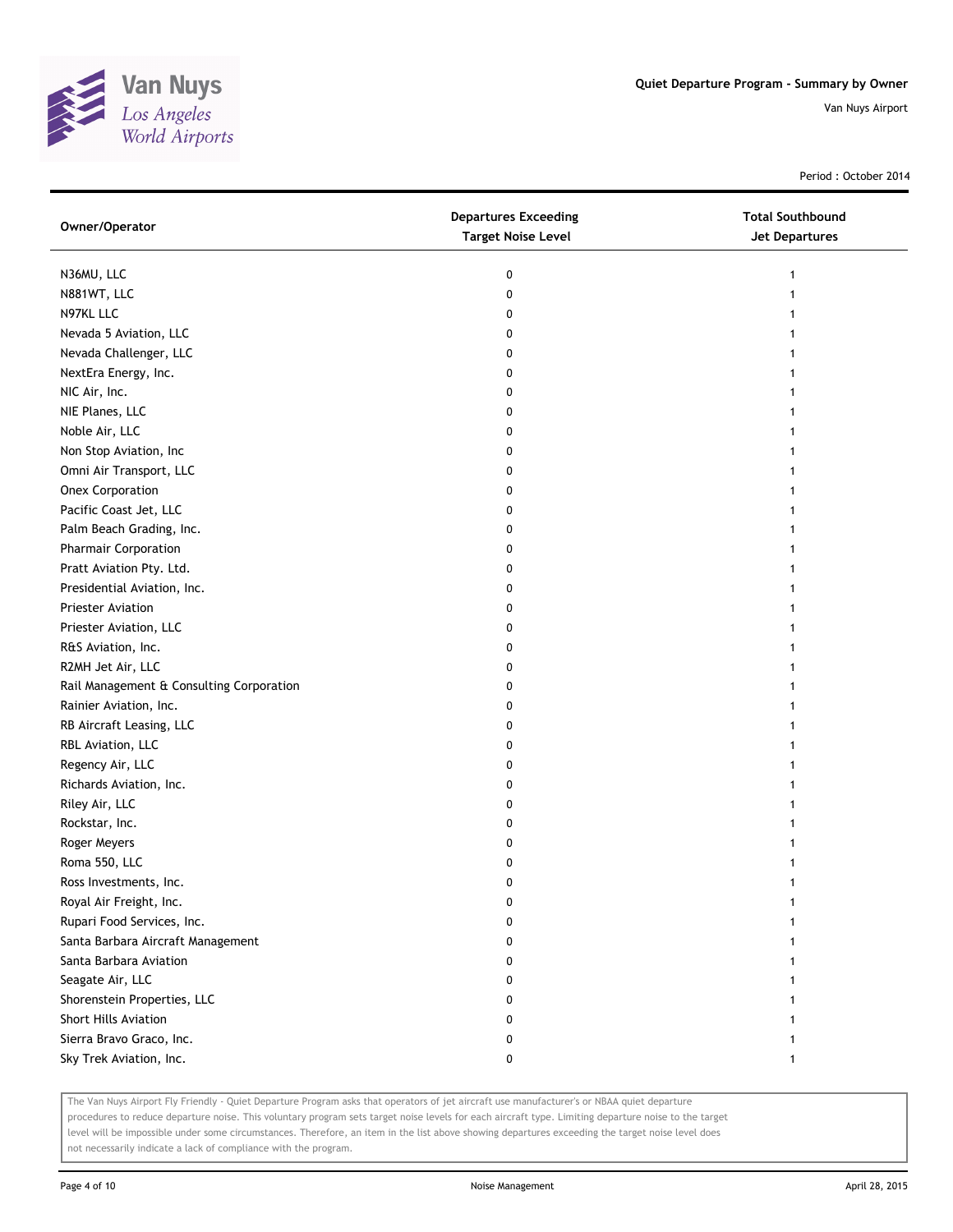

Period : October 2014

| Owner/Operator                         | <b>Departures Exceeding</b><br><b>Target Noise Level</b> | <b>Total Southbound</b><br><b>Jet Departures</b> |
|----------------------------------------|----------------------------------------------------------|--------------------------------------------------|
| Skybird Aviation, Inc.                 | 0                                                        |                                                  |
| Snap-Tite, Inc.                        | 0                                                        |                                                  |
| Southwest Aviation, LLC                | 0                                                        |                                                  |
| Stone Air Aviation, LLC                | 0                                                        |                                                  |
| Strange Bird, Inc.                     | 0                                                        |                                                  |
| Sunwest Aviation, Ltd.                 | 0                                                        |                                                  |
| Superior Flying International Corp.    | 0                                                        |                                                  |
| Surefoot, L.C.                         | 0                                                        |                                                  |
| TAK Aviation (UK) Limited              | 0                                                        |                                                  |
| Tango Air, Inc., DBA Schubach Aviation | 0                                                        |                                                  |
| Taughannock Aviation Corporation       | 0                                                        |                                                  |
| The Coca-Cola Company                  | 0                                                        |                                                  |
| Thomas H. Lee Company                  | 0                                                        |                                                  |
| <b>Thornton Corporation</b>            | 0                                                        |                                                  |
| TMC Jets                               | 0                                                        |                                                  |
| TP Air, LLC                            | 0                                                        |                                                  |
| Truman Arnold Companies                | 0                                                        |                                                  |
| Two Bear Management, LLC               | 0                                                        |                                                  |
| Universal Funding Corporation          | 0                                                        |                                                  |
| V.T. Aviation, LLC                     | 0                                                        |                                                  |
| VCS Air, LLC                           | 0                                                        |                                                  |
| Venucott Management, LLC               | 0                                                        |                                                  |
| <b>Viper Aviation</b>                  | 0                                                        |                                                  |
| VISTAJET Luftfahrtunternehmen GmbH     | 0                                                        |                                                  |
| Voyager Jet Center, LLC                | 0                                                        |                                                  |
| <b>Washington Corporation</b>          | 0                                                        |                                                  |
| <b>Washington Corporations</b>         | 0                                                        |                                                  |
| West Ridge Air II, LLC                 | 0                                                        |                                                  |
| WestJet, LLC                           | 0                                                        |                                                  |
| Wheels Up Leasing                      | 0                                                        |                                                  |
| Windsor Falcon, LLC                    | 0                                                        |                                                  |
| Woody in the Sky with Diamonds, LLC    | 0                                                        |                                                  |
| Xpress Air, Inc.                       | 0                                                        | 1                                                |
| 214BM, LLC                             | 0                                                        | 2                                                |
| 921BE, LLC                             | 0                                                        | 2                                                |
| ABA Business Development, LLC          | 0                                                        | 2                                                |
| ACM Aviation Services, Inc.            | 0                                                        | $\mathbf{2}$                                     |
| Aero Air, LLC                          | 0                                                        | 2                                                |
| Aerolineas Ejecutivas, SA de CV        | 0                                                        | 2                                                |
| Air Kaitar, LLC                        | 0                                                        | $\mathbf{2}$                                     |
| Air Rutter International               | 0                                                        | $\mathbf{2}$                                     |

The Van Nuys Airport Fly Friendly - Quiet Departure Program asks that operators of jet aircraft use manufacturer's or NBAA quiet departure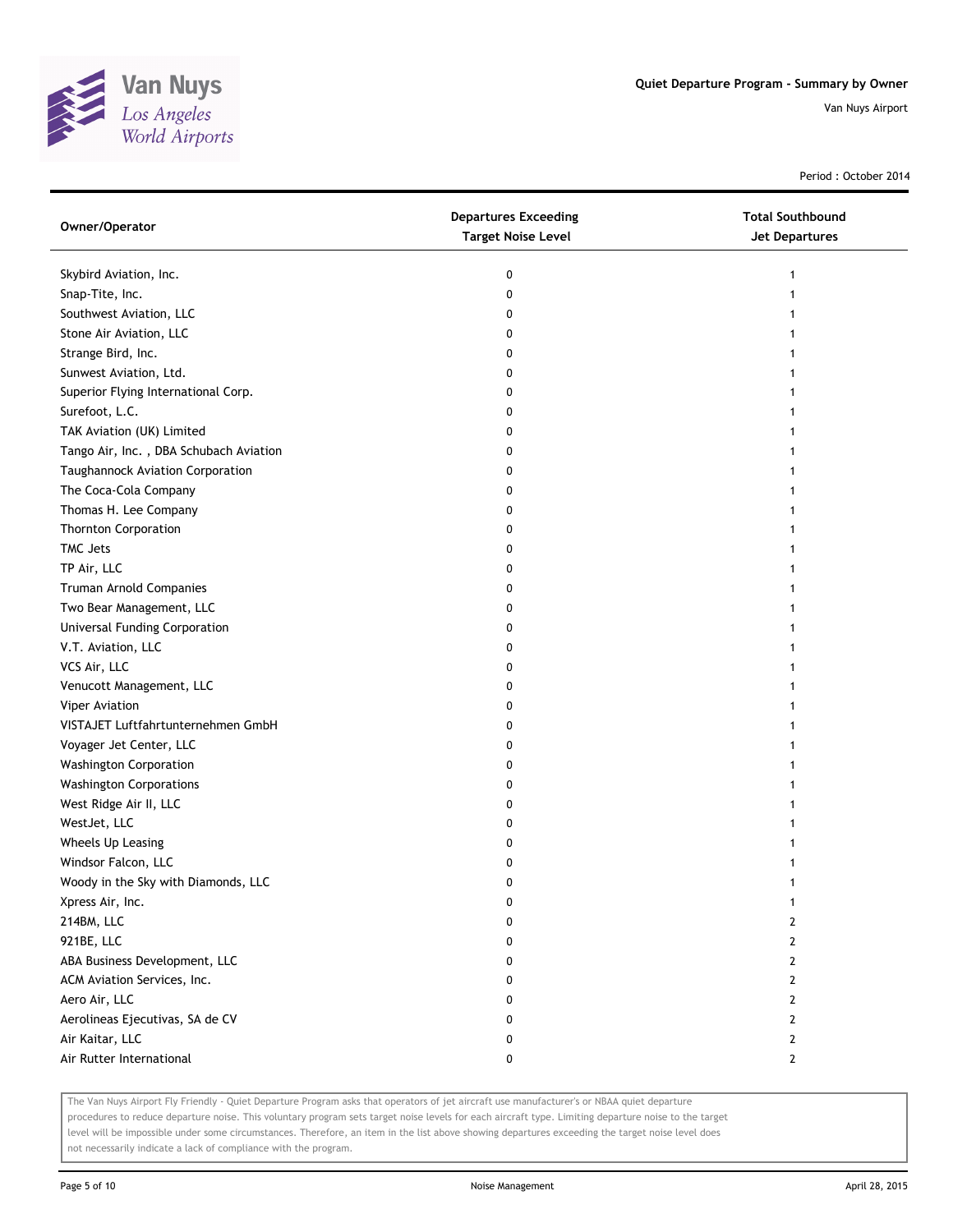

Period : October 2014

| Owner/Operator                     | <b>Departures Exceeding</b><br><b>Target Noise Level</b> | <b>Total Southbound</b><br>Jet Departures |
|------------------------------------|----------------------------------------------------------|-------------------------------------------|
| Altpoint Capital Partners LLC      | 0                                                        | $\mathbf{2}$                              |
| Alyeska Ocean Aviation, LLC        | 0                                                        | $\mathbf{2}$                              |
| AmSouth Leasing Corporation        | 0                                                        | 2                                         |
| Ascension Air Management, Inc.     | 0                                                        | 2                                         |
| ATI Jet, Inc.                      | 0                                                        | 2                                         |
| Aviation Leasing Group, Inc.       | 0                                                        | 2                                         |
| Awaiting Documentation             | 0                                                        | 2                                         |
| Axis Jet                           | 0                                                        | 2                                         |
| B & J Leasing, Inc.                | 0                                                        | $\overline{2}$                            |
| Business Jet Managers, Inc.        | 0                                                        | $\overline{2}$                            |
| Candybar Aviation, LLC             | 0                                                        | $\overline{2}$                            |
| <b>Central Management Services</b> | 0                                                        | $\overline{2}$                            |
| Central Missouri Aviation, Inc     | 0                                                        | 2                                         |
| Corporate Fleet Services, LLC      | 0                                                        | 2                                         |
| Desert Jet, LLC                    | 0                                                        | $\overline{2}$                            |
| Execucorp                          | 0                                                        | 2                                         |
| Fair Wind Air Charter              | 0                                                        | 2                                         |
| Flexnet                            | 0                                                        | 2                                         |
| GNLD International, LLC            | 0                                                        | 2                                         |
| Grancor Aviation Inc.              | 0                                                        | $\overline{2}$                            |
| Green Two, Inc.                    | 0                                                        | $\overline{2}$                            |
| <b>Grossman Company Properties</b> | 0                                                        | $\overline{2}$                            |
| Hollister Aviation, LLC            | 0                                                        | 2                                         |
| Howlin Flying Service, LLC         | 0                                                        | 2                                         |
| IAC/InterActive Corporation        | 0                                                        | 2                                         |
| Innotech-Execaire                  | 0                                                        | 2                                         |
| J.P. Air Charter, Inc.             | 0                                                        | 2                                         |
| Jet Link Investments, Inc.         | 0                                                        | 2                                         |
| Jet Source Charter, Inc.           | 0                                                        | 2                                         |
| KAP Aviation, LLC                  | 0                                                        | $\overline{2}$                            |
| Kilverhill Limited                 | 0                                                        | $\overline{2}$                            |
| Kimberly Clark de Mexico, SA de CV | 0                                                        | $\overline{2}$                            |
| KMR Aviation, Inc.                 | 0                                                        | 2                                         |
| L60 Aviation, LLC                  | 0                                                        | 2                                         |
| LJ60-266, LLC                      | 0                                                        | $\overline{2}$                            |
| Mach One Air Charters, Inc.        | 0                                                        | $\mathbf{2}$                              |
| Malibu Consulting, Ltd.            | 0                                                        | $\mathbf{2}$                              |
| <b>MC Group</b>                    | 0                                                        | $\mathbf{2}$                              |
| Montana Aerospace, Inc.            | 0                                                        | $\mathbf{2}$                              |
| Mueller Industries, Inc.           | 0                                                        | $\mathbf{2}$                              |
| Mustang Fuel Corporation           | 0                                                        | $\mathbf{2}$                              |

The Van Nuys Airport Fly Friendly - Quiet Departure Program asks that operators of jet aircraft use manufacturer's or NBAA quiet departure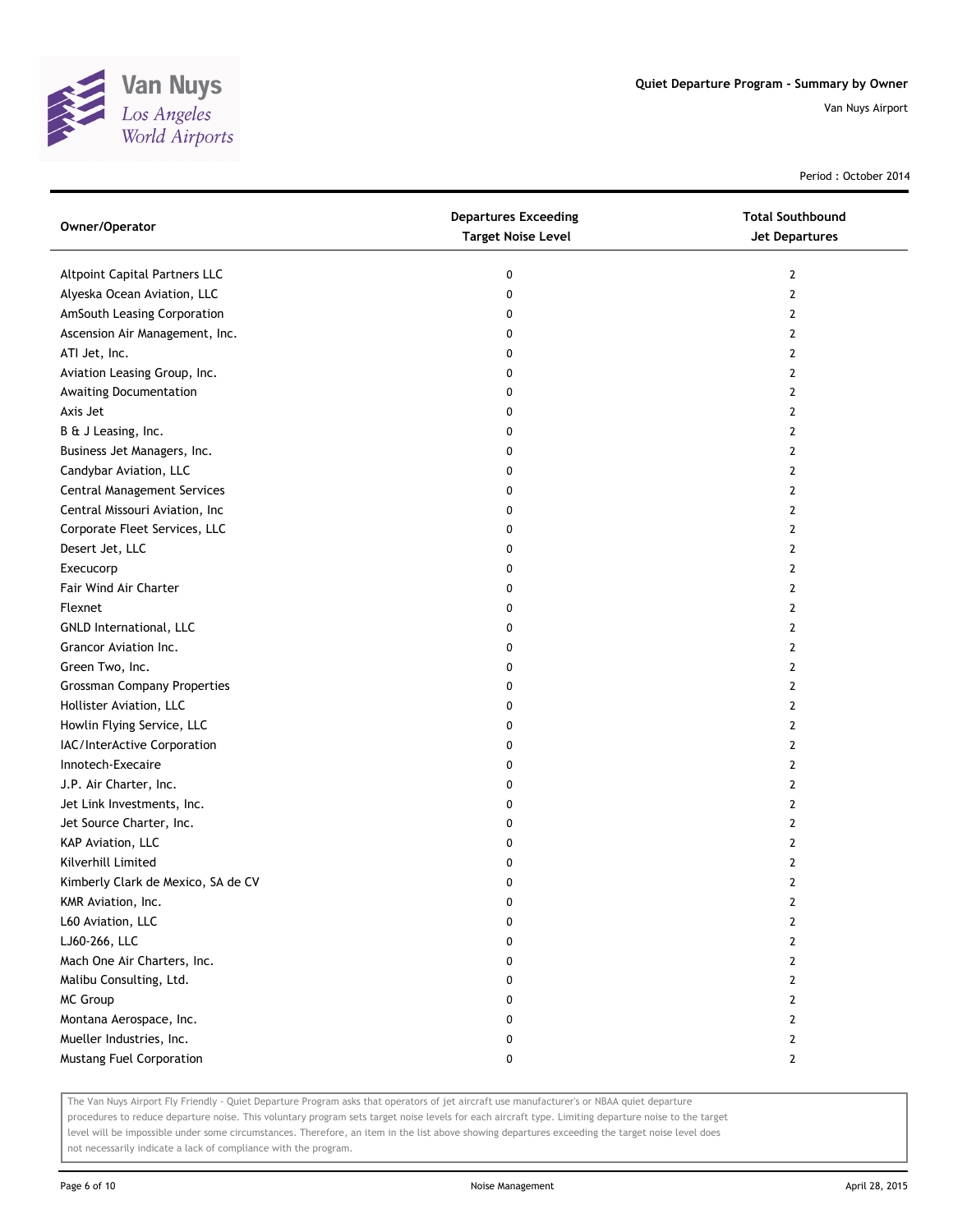

Period : October 2014

| Owner/Operator                                      | <b>Departures Exceeding</b><br><b>Target Noise Level</b> | <b>Total Southbound</b><br><b>Jet Departures</b> |
|-----------------------------------------------------|----------------------------------------------------------|--------------------------------------------------|
| N702SS LLC                                          | 0                                                        | 2                                                |
| NantWorks, LLC                                      | 0                                                        | $\overline{2}$                                   |
| P.J. Kilkenny, LLC                                  | 0                                                        | 2                                                |
| Penske Jet, Inc.                                    | 0                                                        | 2                                                |
| People's Choice Consulting, LLC                     | 0                                                        | $\overline{2}$                                   |
| Precision Instruments, Inc.                         | 0                                                        | $\overline{2}$                                   |
| Red.com                                             | 0                                                        | 2                                                |
| Saratoga Aviation, LLC                              | 0                                                        | $\overline{2}$                                   |
| Skyway Aero, Inc.                                   | 0                                                        | 2                                                |
| <b>STA Jets</b>                                     | 0                                                        | $\mathbf{2}$                                     |
| Swift Aviation Management, Inc.                     | 0                                                        | 2                                                |
| TalDav Holdings, LLC                                | 0                                                        | 2                                                |
| Tempus Jets                                         | 0                                                        | 2                                                |
| Triangle Aircraft Services                          | 0                                                        | 2                                                |
| Tull Family Trust C/O Mickey Segal                  | 0                                                        | $\mathbf{2}$                                     |
| Universal Jet Aviation, Inc.                        | 0                                                        | $\overline{2}$                                   |
| Whirlpool Corporation                               | 0                                                        | 2                                                |
| WIV Air, LLC                                        | 0                                                        | $\overline{2}$                                   |
| <b>Wolfe Air Aviation</b>                           | 0                                                        | 2                                                |
| 5664, LLC                                           | 0                                                        | 3                                                |
| Acabel, LLC                                         | 0                                                        | 3                                                |
| Aeropremiere, LLC                                   | 0                                                        | 3                                                |
| Air Alliance, LLC                                   | 0                                                        | 3                                                |
| Air Rutter International DBA JetFlite International | 0                                                        | 3                                                |
| Ares Technical Administration, LLC                  | 0                                                        | 3                                                |
| Current Aviation Group, Inc.                        | 0                                                        | 3                                                |
| DD251, LLC                                          | 0                                                        | 3                                                |
| Delta Private Jets                                  | 0                                                        | 3                                                |
| Dorato Jets, LLC                                    | 0                                                        | 3                                                |
| Flynt Aviation, LLC                                 | 0                                                        | 3                                                |
| Happy Landings, LLC                                 | 0                                                        | 3                                                |
| Hill Air Company, Ltd                               | 0                                                        | 3                                                |
| IC Group, LLC                                       | 0                                                        | 3                                                |
| Integrated Flight Resources, Inc.                   | 0                                                        | 3                                                |
| InterActiveCorp                                     | 0                                                        | 3                                                |
| Jet Aviation Flight Services                        | 0                                                        | 3                                                |
| Jet Set Aircraft, Inc.                              | 0                                                        | 3                                                |
| Kingston Aviation, LLC                              | 0                                                        | 3                                                |
| KW Flight, LLC                                      | 0                                                        | 3                                                |
| Mannco, LLC                                         | 0                                                        | 3                                                |
| Mendota Aircraft Management, LLC                    | 0                                                        | 3                                                |

The Van Nuys Airport Fly Friendly - Quiet Departure Program asks that operators of jet aircraft use manufacturer's or NBAA quiet departure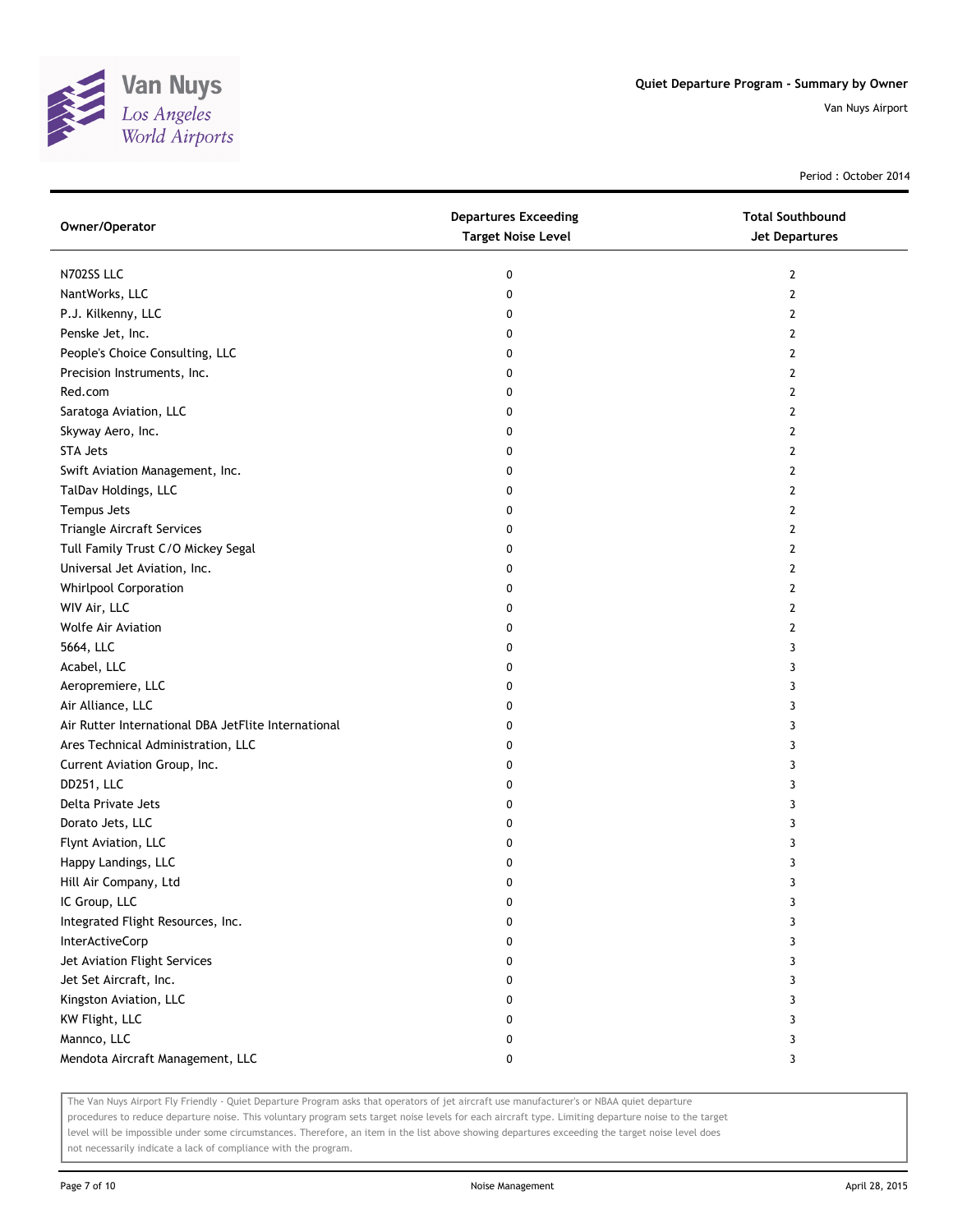

Period : October 2014

| Owner/Operator                              | <b>Departures Exceeding</b><br><b>Target Noise Level</b> | <b>Total Southbound</b><br>Jet Departures |
|---------------------------------------------|----------------------------------------------------------|-------------------------------------------|
| Midland Financial Company Flight Department | 0                                                        | 3                                         |
| Niznick Enterprises, Inc.                   | 0                                                        | 3                                         |
| PMC Global, Inc.                            | 0                                                        | 3                                         |
| Prime Jet, LLC                              | 0                                                        | 3                                         |
| Skybird Aviation                            | 0                                                        | 3                                         |
| SMRK, LLC                                   | 0                                                        | 3                                         |
| Solairus Aviation                           | 0                                                        | 3                                         |
| <b>Starbase Aviation</b>                    | 0                                                        | 3                                         |
| <b>Stargazer Aviation</b>                   | 0                                                        | 3                                         |
| Superior Transportation Associates, Inc.    | 0                                                        | 3                                         |
| Tahoe Teton Associates, Inc.                | 0                                                        | 3                                         |
| Teknon, LLC                                 | 0                                                        | 3                                         |
| TP Aviation, LLC                            | 0                                                        | 3                                         |
| Valutech Managment, LLC                     | 0                                                        | 3                                         |
| Westfield Aviation, Inc. Pty. Ltd.          | 0                                                        | 3                                         |
| Avalon Capital Group, LLC                   | 0                                                        | 4                                         |
| Blue Sky 45, LLC                            | 0                                                        | 4                                         |
| Channel Island Aviation, Inc.               | 0                                                        | 4                                         |
| CRP Holdings, LLC                           | 0                                                        | 4                                         |
| ExcelAire Service, Inc.                     | 0                                                        | 4                                         |
| Executive Jet Management                    | 0                                                        | 4                                         |
| FL Aviation Corp.                           | 0                                                        | 4                                         |
| FltPlan.com                                 | 0                                                        | 4                                         |
| <b>Gama Aviation</b>                        | 0                                                        | 4                                         |
| Jet-Alliance, Inc.                          | 0                                                        | 4                                         |
| Las Vegas Jet, LLC                          | 0                                                        | 4                                         |
| Metropolitan Aviation, LLC                  | 0                                                        | 4                                         |
| Mike Post Productions, Inc.                 | 0                                                        | 4                                         |
| Platinum Equity, LLC                        | 0                                                        | 4                                         |
| R.O.P. Aviation, Inc.                       | 0                                                        |                                           |
| Recreation World, Inc.                      | 0                                                        |                                           |
| RSF Management Services, Inc.               | 0                                                        | 4                                         |
| Sierra Papa, Inc.                           | 0                                                        |                                           |
| Talon Air, Inc.                             | 0                                                        |                                           |
| Trijet Aviation Management, LLC             | 0                                                        |                                           |
| Ultra-Lux Jets, Inc.                        | 0                                                        |                                           |
| Velox Aircraft, LLC                         | 0                                                        | 4                                         |
| <b>Wilshire Associates</b>                  | 0                                                        |                                           |
| Xerox Corporation                           | 0                                                        |                                           |
| AG Logistic Services, LLC                   | 0                                                        | 5                                         |
| <b>Chevron Aviation Services</b>            | 0                                                        | 5                                         |

The Van Nuys Airport Fly Friendly - Quiet Departure Program asks that operators of jet aircraft use manufacturer's or NBAA quiet departure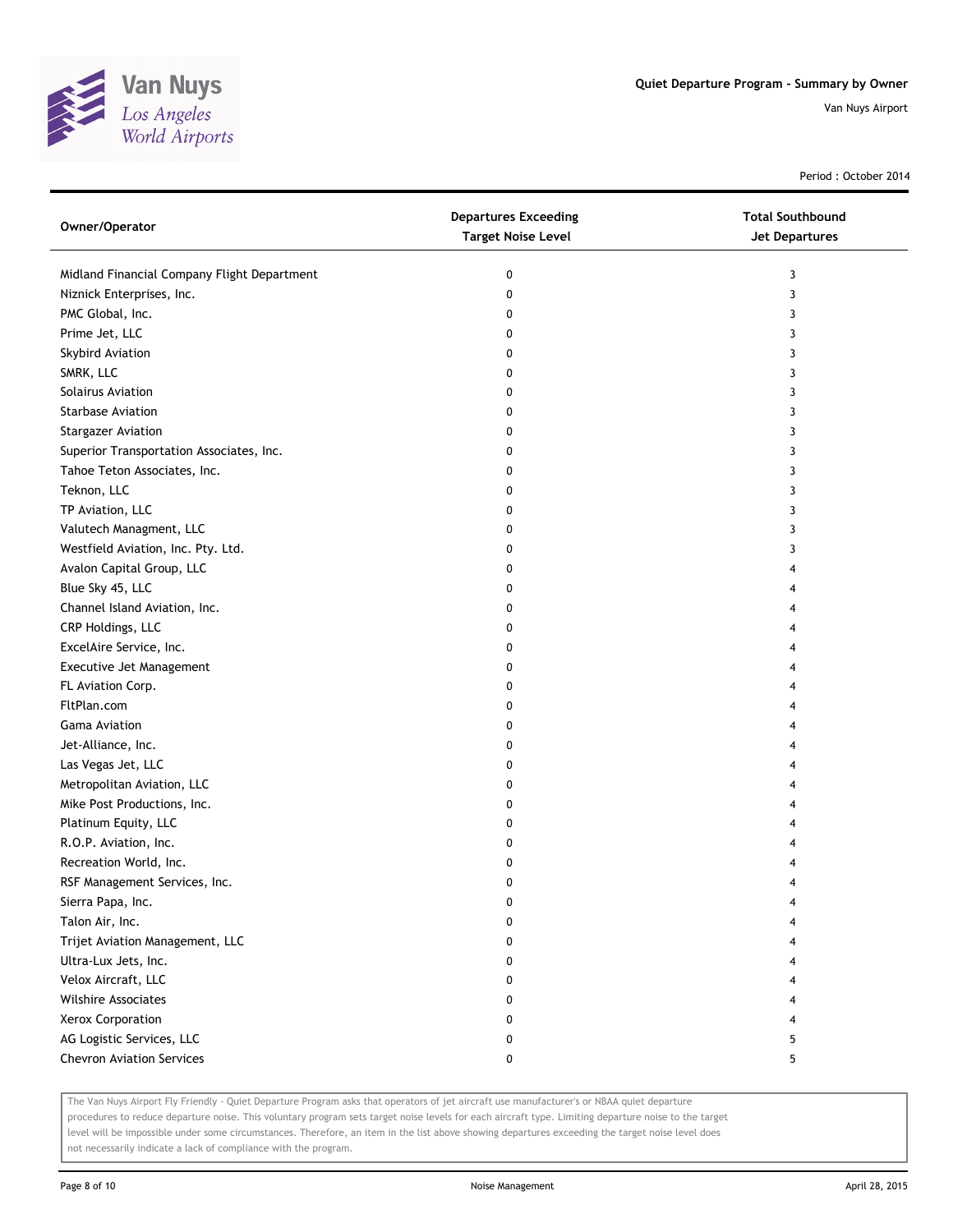

Period : October 2014

| Owner/Operator                        | <b>Departures Exceeding</b><br><b>Target Noise Level</b> | <b>Total Southbound</b><br><b>Jet Departures</b> |
|---------------------------------------|----------------------------------------------------------|--------------------------------------------------|
| Corporate Flight International        | 0                                                        | 5                                                |
| DES Aviation, LLC                     | 0                                                        | 5                                                |
| K/S Aviation, LLC                     | 0                                                        | 5                                                |
| Loretto Aviation, LLC                 | 0                                                        | 5                                                |
| M.D.C. Holdings, Inc.                 | 0                                                        | 5                                                |
| Meridian Air Charter                  | 0                                                        | 5                                                |
| Paramount Pictures Corporation        | 0                                                        | 5                                                |
| Pilgrim Enterprises C/O Castle & Cook | 0                                                        | 5                                                |
| Professional Jet, Inc.                | 0                                                        | 5                                                |
| Raspberry Consulting, LLC             | 0                                                        | 5                                                |
| Sun Air Jets, LLC                     | 0                                                        | 5                                                |
| Sweet Jet, LLC                        | 0                                                        | 5                                                |
| Swiflite Aircraft Corporation         | 0                                                        | 5                                                |
| The DIRECTV Group, Inc.               | 0                                                        | 5                                                |
| The Employers Benefit Group, LLC      | 0                                                        | 5                                                |
| The Heavener Company Leasing, LLC     | 0                                                        | 5                                                |
| West Coast Charters, LLC              | 0                                                        | 5                                                |
| Airbar, LLC                           | 0                                                        | 6                                                |
| Cinco Air Charter, LLC                | 0                                                        | 6                                                |
| Newsflight, Inc.                      | 0                                                        | 6                                                |
| Sands Aviation, LLC                   | 0                                                        | 6                                                |
| SP Aviation, Inc.                     | 0                                                        | 6                                                |
| Ambrose Corporation                   | 0                                                        | 7                                                |
| Biscuit Aviation, LLC                 | 0                                                        | 7                                                |
| Landmark Aviation                     | 0                                                        | 7                                                |
| Latitude 33 Aviation LLC              | 0                                                        | 7                                                |
| <b>MGM Resorts International</b>      | 0                                                        | 7                                                |
| Oakmont Corporation                   | 0                                                        | 7                                                |
| Occidental Petroleum Corporation      | 0                                                        | $\overline{7}$                                   |
| Paramount Citrus Aviation             | 0                                                        | 7                                                |
| <b>Flight Options</b>                 | 0                                                        | 8                                                |
| Global Flight, Inc.                   | 0                                                        | 8                                                |
| Memley Aviation                       | 0                                                        | 8                                                |
| Sky Wide Ventures, LLC                | 0                                                        | 8                                                |
| Int'l Union of Operating Engineers    | 0                                                        | 9                                                |
| Space Exploration Technologies        | 0                                                        | 9                                                |
| <b>Tutor-Saliba Corporation</b>       | 0                                                        | 9                                                |
| Golden State Jet, LLC                 | 0                                                        | 10                                               |
| Guthy-Renker Aviation, LLC            | 0                                                        | 10                                               |
| Mid America Jet, Inc.                 | 0                                                        | 10                                               |
| <b>NVJETS</b>                         | 0                                                        | $10\,$                                           |

The Van Nuys Airport Fly Friendly - Quiet Departure Program asks that operators of jet aircraft use manufacturer's or NBAA quiet departure